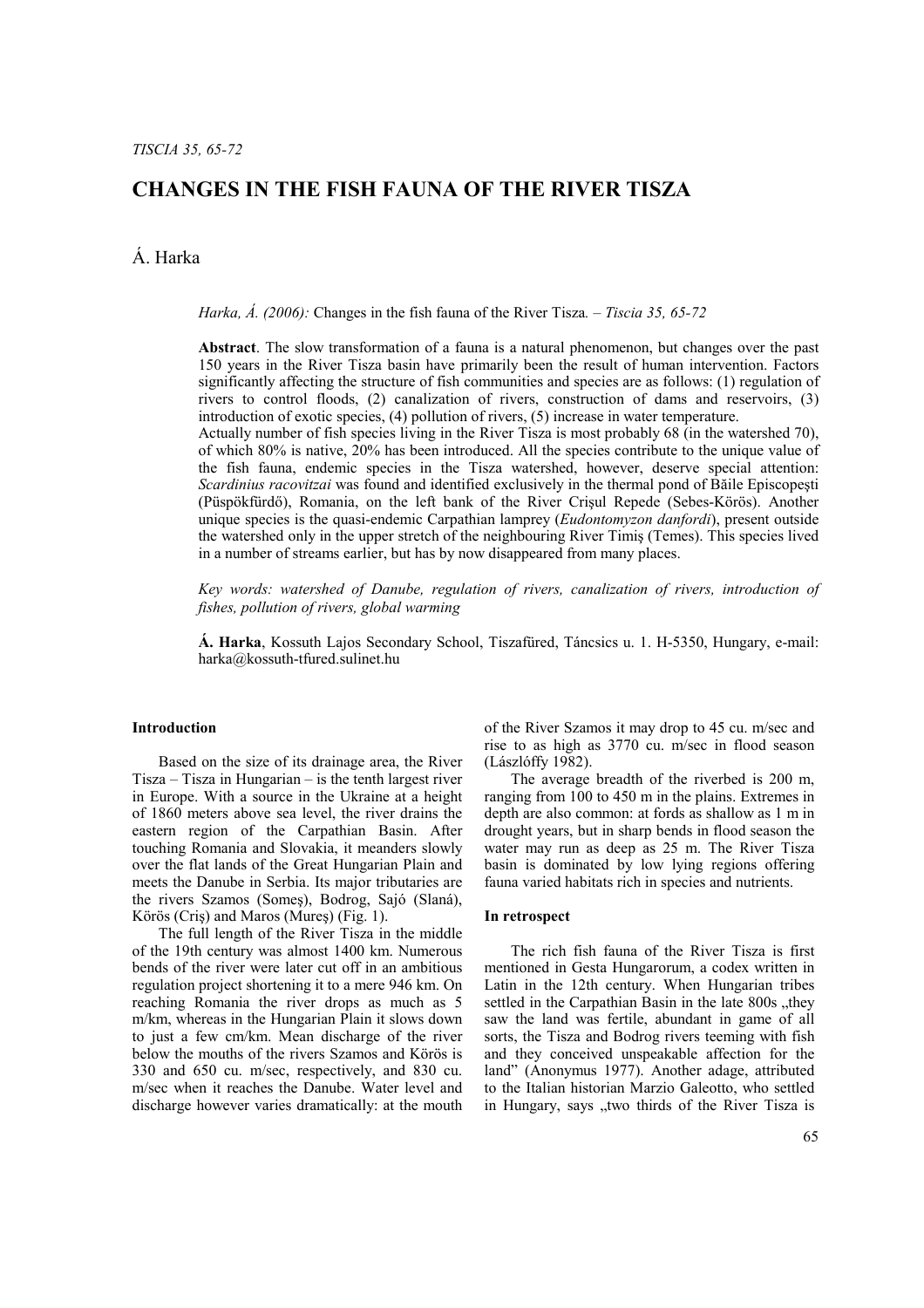water, one third is fish". An obvious exaggeration that may be, but it would certainly not have survived for so many centuries without proper grounds.

The fabulous richness of the river is also apparent from later records. Englishman Edward Brown, for instance, squarely proclaimed in 1673, "the Tisza is the richest river in fish all over Europe". Ferenc Rákóczi (1676-1735), Prince of Hungary, notes in his memoirs that, "the river is so abundant in fish that one can scarcely scoop water from it without catching fish" (cit. Szilágyi, 1992).

Venerable scientist Mátyás Bél, convinced that the anecdotal words of M. Galeotto best describe the rich fish fauna of the River Tisza, quotes him centuries later, as late as 1730 (Deák 1984). Martin Schwartner in his Statistik des Königreichs Ungarn (1798) (Statistics of the Kingdom of Hungary) confirms that the "sluggish River Tisza is renowned for harbouring one of the richest fish faunas not only in Hungary but Europe as well" (cit. Répássy 1902-1903).

There is no reason to doubt the truthfulness of these records, it is however questionable whether they show the full picture of the river. There must have been numerous lean years throughout the centuries that have remained unrecorded: it is "big catches, big fish" that make headlines – true even centuries ago.

Répássy's convincing data of the period between 1834-1899 clearly proves that flood and catch are closely related. In flood years, when water is high, catches are abundant, but when water is scarce, capture also diminishes. Thus lean years constitute an integral part of the full picture about the River Tisza. However, the once legendary richness of the fish fauna mainly attributable to vast flood plains remains unquestionable.

#### **Literature review**

Early documents record primarily the quantity of fish, whereas species are rarely listed. One exception is Mátyás Bél's manuscript (1730) describing over thirty widespread and easily identifiable fish species native to the Carpathian Basin, nine of which are listed as natives of the River Tisza (Deák, 1984). Prominent botanist Pál Kitaibel when crossing the river at Tiszafüred in 1797 described seven species, of which two are first recorded (Szerencsés and Pozder 1985).

Heckel's study (1847), translated and supplemented with notes by Kornél Chyzer (Heckel 1863), lists 16 fish species in the River Tisza. At the end of the 19th century Pap (1882) and Czirbusz (1884) name as many as 27 and 30 species, respectively, found in the lower stretch of the river. In his

comprehensive handbook of fish fauna in Hungary, Herman (1887) lists 34 species native to the river, Vutskits (1902) describes 41 species.

After extensive research in the Upper Tisza region in the 1920s, Vladykov (1931) found a total of 49 species, of which 44 were native to the upper reaches of the Tisza. Vásárhelyi (1960), based on observations of more than fifty years, lists 56 species.

There have been several papers published over the past twenty years on the fish fauna of the River Tisza and its tributaries. Based on publications by Harka (1985, 1997, 1998), Nalbant (1995), Guelmino (1996), Bănărescu *et al.* (1997, 1999), Györe and Sallai (1998), Harka *et al.* (1998, 1999, 2000, 2001, 2002, 2003), Györe *et al.* (1999, 2001), Sallai (1999), Bănărescu (2002) and Harka and Sallai (2004) the number of fish species living in the River Tisza is most probably 71 and 73 in the whole watershed (Table 1).

## **Changes in the fish fauna**

The slow transformation of a fauna is a natural phenomenon, but changes over the past 150 years in the River Tisza basin have primarily been the result of human intervention. Factors significantly affecting the structure of fish communities and species are as follows:

Regulation of rivers to control floods Canalization of rivers, construction of dams and reservoirs Introduction of exotic species Pollution of rivers Increase in water temperature

## *1. Regulation of rivers*

Hydrographic conditions of the River Tisza were significantly modified by six decades of river regulation initiated in the middle of the 19th century, which had an adverse effect on the majority of fish living in the lower stretches of the river. Cutting off "overgrown" bends and thus creating oxbows reduced the length of the river by 450 km, whereas gradient increased making flood flow much faster. Dikes built along rivers now total more than 4200 km. High waters throughout the centuries had flooded approximately 2 million hectares of flat land on a regular basis and produced ideal conditions for the proliferation of phytophilic species (Fig. 1).

In addition to offering ideal conditions for spawning and the development of fertilized eggs, fry in warm, shallow water grew significantly faster feeding on an abundance of zooplankton. Although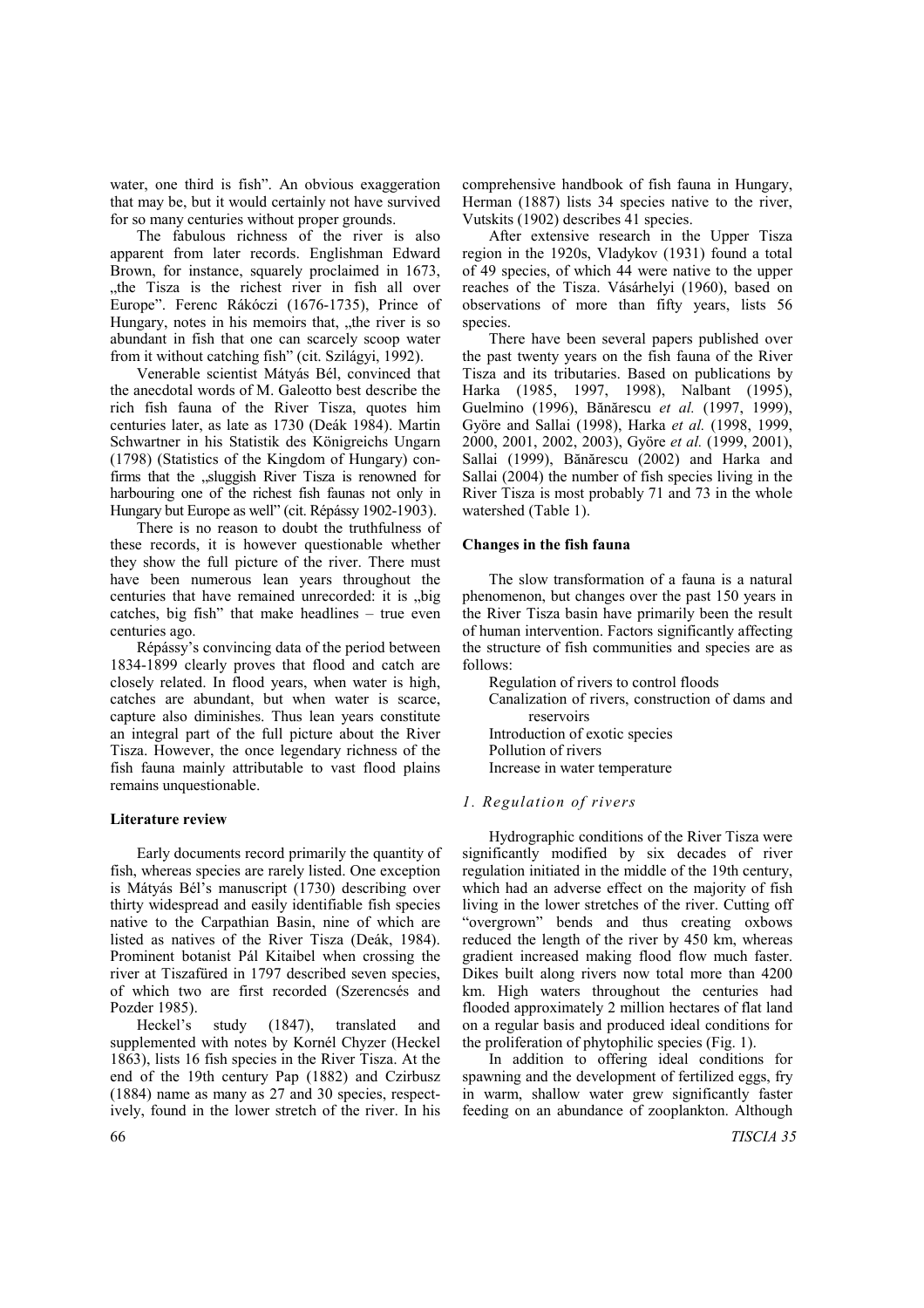| 38<br>Rhodeus sericeus<br>Eudontomyzon danfordi<br>$\qquad \qquad +$<br>$^{+}$<br>1<br>$\overline{2}$<br>39<br>$^{+}$<br>Huso huso<br>Carassius carassius<br>ex<br>3<br>40<br>$^{+}$<br>Acipenser gueldenstaedtii<br>$^{+}$<br>Carassius gibelio<br>$\overline{4}$<br>Acipenser nudiventris<br>41<br>$^{+}$<br>$\boldsymbol{+}$<br>Cyprinus carpio<br>5<br>42<br>Acipenser stellatus<br>Hypophthalmichthys molitrix<br>$\ddot{}$<br>ex<br>6<br>43<br>$\ddot{}$<br>Acipenser ruthenus<br>Hypophthalmichthys nobilis<br>$^{+}$<br>$\overline{7}$<br>44<br>Anguilla anguilla<br>$^{+}$<br>Barbatula barbatula<br>$^{+}$<br>8<br>$\ddot{}$<br>45<br>$\ddot{}$<br>Rutilus rutilus<br>Misgurnus fossilis<br>9<br>$\ddot{}$<br>46<br>Cobitis elongatoides<br>$\ddot{}$<br>Rutilus pigus virgo<br>$\ddot{}$<br>10<br>$\ddot{}$<br>47<br>Ctenopharyngodon idella<br>Sabanejewia aurata<br>48<br>11<br>Scardinius racovitzai<br>$(+)$<br>Sabanejewia romanica<br>$(+)$<br>12<br>49<br>Scardinius erythrophthalmus<br>$^{+}$<br>Silurus glanis<br>$^{+}$ |     |                     |           |     |                    |           |
|-----------------------------------------------------------------------------------------------------------------------------------------------------------------------------------------------------------------------------------------------------------------------------------------------------------------------------------------------------------------------------------------------------------------------------------------------------------------------------------------------------------------------------------------------------------------------------------------------------------------------------------------------------------------------------------------------------------------------------------------------------------------------------------------------------------------------------------------------------------------------------------------------------------------------------------------------------------------------------------------------------------------------------------------------|-----|---------------------|-----------|-----|--------------------|-----------|
|                                                                                                                                                                                                                                                                                                                                                                                                                                                                                                                                                                                                                                                                                                                                                                                                                                                                                                                                                                                                                                               | No. | Species             | Presence  | No. | Species            | Presence  |
|                                                                                                                                                                                                                                                                                                                                                                                                                                                                                                                                                                                                                                                                                                                                                                                                                                                                                                                                                                                                                                               |     |                     |           |     |                    |           |
|                                                                                                                                                                                                                                                                                                                                                                                                                                                                                                                                                                                                                                                                                                                                                                                                                                                                                                                                                                                                                                               |     |                     |           |     |                    |           |
|                                                                                                                                                                                                                                                                                                                                                                                                                                                                                                                                                                                                                                                                                                                                                                                                                                                                                                                                                                                                                                               |     |                     |           |     |                    |           |
|                                                                                                                                                                                                                                                                                                                                                                                                                                                                                                                                                                                                                                                                                                                                                                                                                                                                                                                                                                                                                                               |     |                     |           |     |                    |           |
|                                                                                                                                                                                                                                                                                                                                                                                                                                                                                                                                                                                                                                                                                                                                                                                                                                                                                                                                                                                                                                               |     |                     |           |     |                    |           |
|                                                                                                                                                                                                                                                                                                                                                                                                                                                                                                                                                                                                                                                                                                                                                                                                                                                                                                                                                                                                                                               |     |                     |           |     |                    |           |
|                                                                                                                                                                                                                                                                                                                                                                                                                                                                                                                                                                                                                                                                                                                                                                                                                                                                                                                                                                                                                                               |     |                     |           |     |                    |           |
|                                                                                                                                                                                                                                                                                                                                                                                                                                                                                                                                                                                                                                                                                                                                                                                                                                                                                                                                                                                                                                               |     |                     |           |     |                    |           |
|                                                                                                                                                                                                                                                                                                                                                                                                                                                                                                                                                                                                                                                                                                                                                                                                                                                                                                                                                                                                                                               |     |                     |           |     |                    |           |
|                                                                                                                                                                                                                                                                                                                                                                                                                                                                                                                                                                                                                                                                                                                                                                                                                                                                                                                                                                                                                                               |     |                     |           |     |                    |           |
|                                                                                                                                                                                                                                                                                                                                                                                                                                                                                                                                                                                                                                                                                                                                                                                                                                                                                                                                                                                                                                               |     |                     |           |     |                    |           |
|                                                                                                                                                                                                                                                                                                                                                                                                                                                                                                                                                                                                                                                                                                                                                                                                                                                                                                                                                                                                                                               |     |                     |           |     |                    |           |
|                                                                                                                                                                                                                                                                                                                                                                                                                                                                                                                                                                                                                                                                                                                                                                                                                                                                                                                                                                                                                                               | 13  | Leuciscus leuciscus | $\ddot{}$ | 50  | Ameiurus nebulosus | $\ddot{}$ |
| 51<br>14<br>$\ddot{}$<br>$+$<br>Leuciscus souffia agassizi<br>Ameiurus melas                                                                                                                                                                                                                                                                                                                                                                                                                                                                                                                                                                                                                                                                                                                                                                                                                                                                                                                                                                  |     |                     |           |     |                    |           |
| 52<br>15<br>$\ddot{}$<br>$+$<br>Thymallus thymallus<br>Leuciscus cephalus                                                                                                                                                                                                                                                                                                                                                                                                                                                                                                                                                                                                                                                                                                                                                                                                                                                                                                                                                                     |     |                     |           |     |                    |           |
| 53<br>16<br>$\ddot{}$<br>$+$<br>Leuciscus idus<br>Hucho hucho                                                                                                                                                                                                                                                                                                                                                                                                                                                                                                                                                                                                                                                                                                                                                                                                                                                                                                                                                                                 |     |                     |           |     |                    |           |
| 54<br>17<br>$\ddot{}$<br>Salmo trutta m. fario<br>$^{+}$<br>Phoxinus phoxinus                                                                                                                                                                                                                                                                                                                                                                                                                                                                                                                                                                                                                                                                                                                                                                                                                                                                                                                                                                 |     |                     |           |     |                    |           |
| 55<br>18<br>$\ddot{}$<br>Oncorhynchus mykiss<br>$^{+}$<br>Aspius aspius                                                                                                                                                                                                                                                                                                                                                                                                                                                                                                                                                                                                                                                                                                                                                                                                                                                                                                                                                                       |     |                     |           |     |                    |           |
| 56<br>19<br>Leucaspius delineatus<br>$^{+}$<br>Umbra krameri<br>$^{+}$                                                                                                                                                                                                                                                                                                                                                                                                                                                                                                                                                                                                                                                                                                                                                                                                                                                                                                                                                                        |     |                     |           |     |                    |           |
| 20<br>Alburnus alburnus<br>57<br>$\boldsymbol{+}$<br>Esox lucius<br>$^{+}$                                                                                                                                                                                                                                                                                                                                                                                                                                                                                                                                                                                                                                                                                                                                                                                                                                                                                                                                                                    |     |                     |           |     |                    |           |
| 21<br>58<br>Alburnoides bipunctatus<br>$^{+}$<br>Lota lota<br>$^{+}$                                                                                                                                                                                                                                                                                                                                                                                                                                                                                                                                                                                                                                                                                                                                                                                                                                                                                                                                                                          |     |                     |           |     |                    |           |
| 22<br>Chalcalburnus chalcoides mento<br>59<br>Cottus gobio<br>$^{+}$<br>ex                                                                                                                                                                                                                                                                                                                                                                                                                                                                                                                                                                                                                                                                                                                                                                                                                                                                                                                                                                    |     |                     |           |     |                    |           |
| 23<br>Abramis bjoerkna<br>$\ddot{}$<br>60<br>Cottus poecilopus<br>$^{+}$                                                                                                                                                                                                                                                                                                                                                                                                                                                                                                                                                                                                                                                                                                                                                                                                                                                                                                                                                                      |     |                     |           |     |                    |           |
| 24<br>$^{+}$<br>61<br>Lepomis gibbosus<br>$^{+}$<br>Abramis brama                                                                                                                                                                                                                                                                                                                                                                                                                                                                                                                                                                                                                                                                                                                                                                                                                                                                                                                                                                             |     |                     |           |     |                    |           |
| 25<br>Abramis ballerus<br>$^{+}$<br>62<br>Micropterus salmoides<br>$^{+}$                                                                                                                                                                                                                                                                                                                                                                                                                                                                                                                                                                                                                                                                                                                                                                                                                                                                                                                                                                     |     |                     |           |     |                    |           |
| $^{+}$<br>26<br>$^{+}$<br>63<br>Perca fluviatilis<br>Abramis sapa                                                                                                                                                                                                                                                                                                                                                                                                                                                                                                                                                                                                                                                                                                                                                                                                                                                                                                                                                                             |     |                     |           |     |                    |           |
| 27<br>$^{+}$<br>Vimba vimba<br>$\boldsymbol{+}$<br>64<br>Gymnocephalus cernuus                                                                                                                                                                                                                                                                                                                                                                                                                                                                                                                                                                                                                                                                                                                                                                                                                                                                                                                                                                |     |                     |           |     |                    |           |
| 28<br>65<br>$\qquad \qquad +$<br>Pelecus cultratus<br>$^{+}$<br>Gymnocephalus baloni                                                                                                                                                                                                                                                                                                                                                                                                                                                                                                                                                                                                                                                                                                                                                                                                                                                                                                                                                          |     |                     |           |     |                    |           |
| $\ddot{}$<br>29<br>$\boldsymbol{+}$<br>66<br>$\overline{G}$ ymnocephalus schraetser<br>Chondrostoma nasus                                                                                                                                                                                                                                                                                                                                                                                                                                                                                                                                                                                                                                                                                                                                                                                                                                                                                                                                     |     |                     |           |     |                    |           |
| 30<br>$^{+}$<br>67<br>$\qquad \qquad +$<br>Tinca tinca<br>Sander lucioperca                                                                                                                                                                                                                                                                                                                                                                                                                                                                                                                                                                                                                                                                                                                                                                                                                                                                                                                                                                   |     |                     |           |     |                    |           |
| 31<br>$\ddot{}$<br>68<br>$\ddot{}$<br>Barbus barbus<br>Sander volgensis                                                                                                                                                                                                                                                                                                                                                                                                                                                                                                                                                                                                                                                                                                                                                                                                                                                                                                                                                                       |     |                     |           |     |                    |           |
| 32<br>$\ddot{}$<br>69<br>$^{+}$<br>Zingel zingel<br>Barbus peloponnesius petenyi                                                                                                                                                                                                                                                                                                                                                                                                                                                                                                                                                                                                                                                                                                                                                                                                                                                                                                                                                              |     |                     |           |     |                    |           |
| 33<br>70<br>Gobio gobio<br>$\ddot{}$<br>Zingel streber<br>$\ddot{}$                                                                                                                                                                                                                                                                                                                                                                                                                                                                                                                                                                                                                                                                                                                                                                                                                                                                                                                                                                           |     |                     |           |     |                    |           |
| 71<br>34<br>Gobio albipinnatus<br>$^{+}$<br>Perccottus glenii<br>$\ddot{}$                                                                                                                                                                                                                                                                                                                                                                                                                                                                                                                                                                                                                                                                                                                                                                                                                                                                                                                                                                    |     |                     |           |     |                    |           |
| 35<br>72<br>Proterorhinus marmoratus<br>Gobio uranoscopus<br>$^{+}$<br>$^{+}$                                                                                                                                                                                                                                                                                                                                                                                                                                                                                                                                                                                                                                                                                                                                                                                                                                                                                                                                                                 |     |                     |           |     |                    |           |
| 73<br>36<br>Gobio kessleri<br>Neogobius fluviatilis<br>$\ddot{}$<br>$^{+}$                                                                                                                                                                                                                                                                                                                                                                                                                                                                                                                                                                                                                                                                                                                                                                                                                                                                                                                                                                    |     |                     |           |     |                    |           |
| 37<br>$+$<br>Pseudorasbora parva                                                                                                                                                                                                                                                                                                                                                                                                                                                                                                                                                                                                                                                                                                                                                                                                                                                                                                                                                                                                              |     |                     |           |     |                    |           |

+: present in the Tisza River, (+) present only in the watershed of tributaries, ex: extinct

the regulation of the riverbed affected fish population, primarily stagnophilic and reophilic species, it was the loss of spawning grounds in flood plains that had the most detrimental impact on fish proliferation. Not only did levees contain high water, but also blocked free passage for fish seeking spawning grounds – thus the golden age of legendary abundance in fish population came to an end.

#### *2. Canalization of rivers*

Dams constructed throughout the River Tisza watershed have also contributed to changes in the environment and fish fauna. Some retain water only in the riverbed, others fill up large reservoirs. There are three dams on the River Tisza: two in Hungary -

*TISCIA 35* 67

at Tiszalök (519 river km) and Kisköre (403 river km) – one in Serbia, Novi Bečej (67 river km). In addition, there are quite a few dams of varying sizes on the tributaries.

The natural zonation of rivers is disturbed by the reservoirs built on the upper sections. Near to the reservoirs the fish fauna includes mountain and plain species. In the River Ondava of East Slovakia for example *Salmo trutta fario* L. and *Cyprinus carpio* L., in the upper section of the Rriver Crasna of Romania *Barbatula barbatula* L. and *Lepomis gibbosus* L., in the River Tur *Barbus peloponnesius petenyi* Heckel and *Perca fluviatilis* L. have been collected from the same site. (Harka *et al.* 2000, 2001, 2003).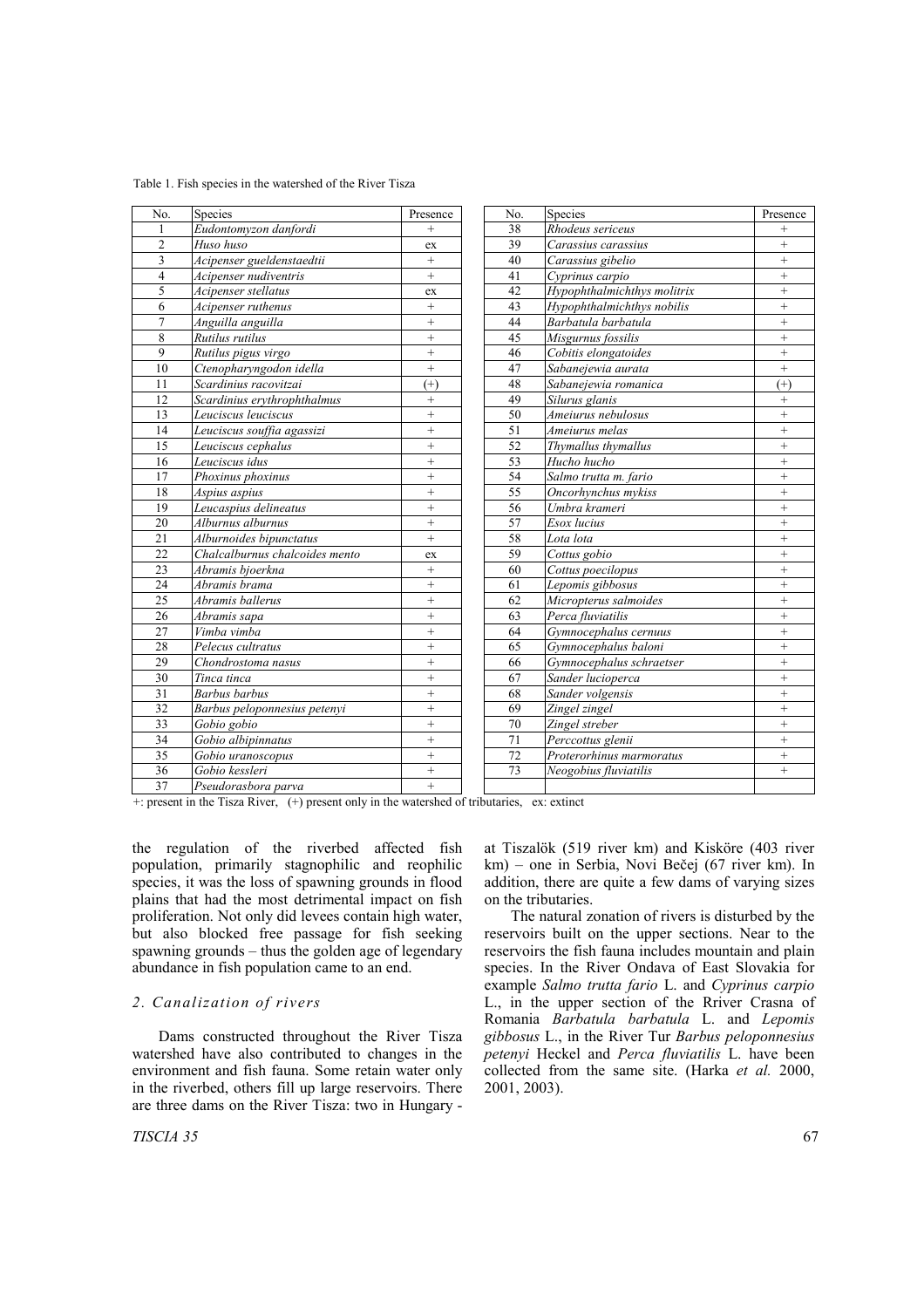

Fig. 1. Map of the River Tisza watershed (1–areas flooded regularly prior to regulation, 2–Hydroelectric dams built after 1950)

Dams in the plains have primarily affected the population, size and ratio of reophilic and stagnophilic species. There were dramatic changes following the construction of the dam at Kisköre, which filled up a reservoir of 127 sq. km between 403-440 river km. As a result there was an unprecedented drop in the population of the reophilic *Acipenser ruthenus* L., *Barbus barbus* L., *Abramis sapa* Pallas whereas *Zingel zingel* L., and *Zingel streber* Siebold, not infrequent earlier, totally disappeared from the region (Harka 1985). Simultaneously, species with a preference to slow moving water proliferated (*Abramis brama* L., *Gobio albipinnatus* Lukasch, *Sander volgensis* Gmelin.), while populations of tolerant, sturdy species (*Rutilus rutilus* L., *Carassius gibelio* Bloch, *Ameiurus nebulosus* Lesueur) boomed at a high rate.

Dams, although not the chief culprits, have also contributed to the disappearance of sturgeons, once a common migratory species in the Tisza.

## *3. Introduction of exotic species*

There were numerous attempts to introduce exotic fish species in Europe in the 20th century and quite a few found their way to the Tisza watershed. The first to come were the brown bullhead (*Ameiurus nebulosus*) and the sunfish (*Lepomis* *gibbosus*) from America, which quickly proliferated in the lower stretches and oxbows in the early years. The largemouth bass does not seem to have found proper habitat in the river, although some specimens are caught sporadically.

 In the second half of the last century seven exotic fish species inhabited the watershed of the River Tisza. The first in the line was the German carp (*Carassius gibelio*), initially speading along the Körös River, then appearing in the Tisza and its tributaries in the 1970s with a powerful gradation in some stretches. It was also in the 70s that grass carp (*Ctenopharyngodon idella* Valencienes), silver carp (*Hypophthalmichthys molitrix* Valenciennes) and bighead carp (*Hypophthalmichthys nobilis* Richardson) introduced from the Far East and originally intended for breeding exclusively in commercial fisheries, escaped from fishery ponds and have by now heavily populated the Tisza watershed. With them came the sturdy and rapidly spreading small stone moroko (*Pseudorasbora parva* Schlegel), an unwanted ..byproduct" of fish introduction.

Originally a fish species from America and later introduced in the Carpathian Basin via Italy in the 1990s, was the black bullhead (*Ameiurus melas* Rafinesque) that soon invaded the Tisza watershed (Pintér 1991; Harka 1997) as a powerful rival of *Ameiurus nebulosus* Lesueur populations. Early 2001 an epidemic decimated black bullhead populations, but in 2004 the signs of gradation are obvious again. The latest adventive fish species to arrive in the watershed is the amur sleeper (*Perccottus glenii* Dybowski) from the River Amur basin. It first found its way from Aisa to St. Petersburg, Russia in the early years of the last century as an aquarium fish. It is supposed to have spread semi-spontaneously in the River Tisza watershed, where it was first identified in 1997 (Harka 1998).

#### *4. Pollution of rivers*

Humans have been polluting water ever since they appeared along rivers. Prior to the 20th century the relatively low quantity of mostly organic pollutants was eliminated by the natural biological purification of water which, at that time, remained drinkable in most rivers of the region. Troubles began in the second half of the century with the widespread use of obsolete technologies in industry and agriculture resulting in unprecedented pollution throughout the region. In the 1950s and 60s sensitive species were all but obliterated from the rich fish fauna of the River Bodrog by heavy industrial pollution from Czechoslovakia. Fish species in the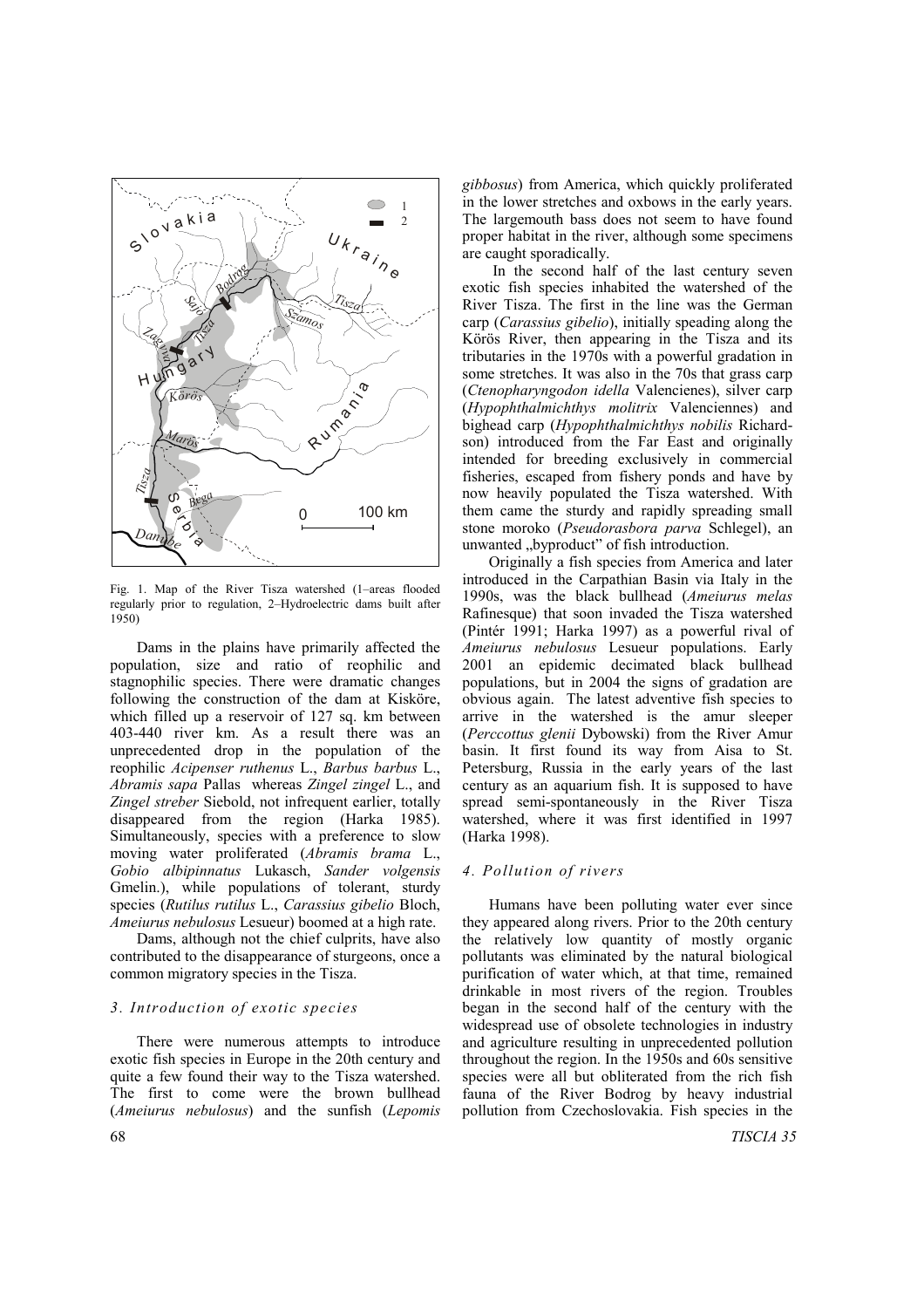rivers Szamos and Sajó also fell victim to pollution resulting in severe degradation of the fauna (Harka 1992, 1995).

Social and economic transformation in the countries along the River Tisza in the late 1980s and early 90s brought about favourable changes. Following the collapse of the so-called Communist heavy industry, sewage emissions dropped so significantly that the water quality of the river received first class ratings all the way down to the mouth of the River Maros.

This favourable tendency came to an abrupt end with the catastrophic cyanide poisoning from the gold mines of the Romanian town of Baia-Mare in February 2000. It was the River Szamos that brought the deadly poison into the Tisza killing approximately 1240 tons of fish in Hungary. Native species worst affected are the economically important carp (*Cyprinus carpio* L.), sheat-fish (*Silurus glanis* L.) and pikeperch (*Sander lucioperca* L.) as well as *Gymnocephalus schraetser*, *Zingel zingel* and *Zigel streber*, rare natural treasures of the region. Damage, however, was more extensive and affected the entire ecosystem.

Cyanide may have disappeared in a matter of weeks from the river basin, but the wounds of nature have not healed completely as species with long life cycles take several years to recover. Fortunately no fish species disappeared from the region and long lasting flood seasons coupled with warm weather in consecutive years after the poisoning brought about favourable conditions in the spawning seasons, which is an encouraging sign for the future.

Toxic waste is dangerous for fish even if it causes no immediate destruction. An infamous case is that of the Romanian River Vişeu, a tributary of the Upper Tisza, continually poisoned with heavy metals by a mine in Baia Borşa. Compared with the unpolluted River Iza, home to 23 fish species, and flowing parallel with the larger Vişeu at a distance of 10-20 km, it harbours only 17 species. The effect of long lasting poisoning is even more striking if the quantities of fish caught in the two rivers are compared: five times as many were netted in the River Iza (Harka *et al.* 2002).

#### *5. Increase in water temperature*

 Increase in water temperature as opposed to factors discussed above is not entirely of anthropogenic origin, although natural climatic changes are strongly influenced by air pollution. Three other effects – dams slowing down water flow, thermal power stations along rivers and untreated sewage – directly increase the temperature of rivers.

*TISCIA 35* 69

In relation to the complex problem of global warming the impact of rising water temperature on fauna has been investigated only in recent years (Harka *et al.* 2002, Harka and Bíró, manuscript). Warming water appears to encourage the migration of some species from the plains to higher altitudes penetrating the mountain zone of rivers (vertical migration). Others migrate from south to north, significantly extending the borders of their geographical distribution (horizontal migration).

Both tendencies have been observed in the Tisza watershed. Mean annual temperature in the midsection of the main river (Tiszakeszi, 466 river km) has increased from 11.1 to 12.2 C over the past 50 years. (Fig. 2.)



Fig. 2. Changes in the water temperature of the River Tisza at Tiszakeszi, 1954-2003

Prime examples of vertical migration include *Rutilus rutilus, Abramis brama* L., *Chondrostoma nasus* L. and *Perca fluviatilis* that penetrated the higher mountainous reaches of the tributaries (Ardelean *et al.* 2000; Harka *et al.* 2002).

Horizontal migration is characteristic of Ponto-Caspian gobies (*Neogobius fluviatilis* Pallas, *N*. *kessleri* Günther, *N. melanostomus* Pallas, *Proterorhinus marmoratus* Pallas etc), of which several species have been spreading upriver in the Danube basin over the past decades.

Two goby species, *Proterorhinus marmoratus* and *Neogobius fluviatilis* appear to be spreading in the Tisza watershed (Harka 1990, 1993; Harka and Sallai 2004; Harka and Szepesi 2004a, 2004b; in verb. S. Wilhelm). First to arrive was *Proterorhinus marmoratus* and localities where it has been found so far are recorded in chronological order in Fig. 3.

#### **Treasures in the fish fauna**

Scientific research of the fish fauna has identified a total of 71 species in the River Tisza since 1847. *Huso huso* L., *Acipenser stellatus* Pallas and *Chalcalburnus chalcoides mento* Agassiz have not been discovered for half a century, so the number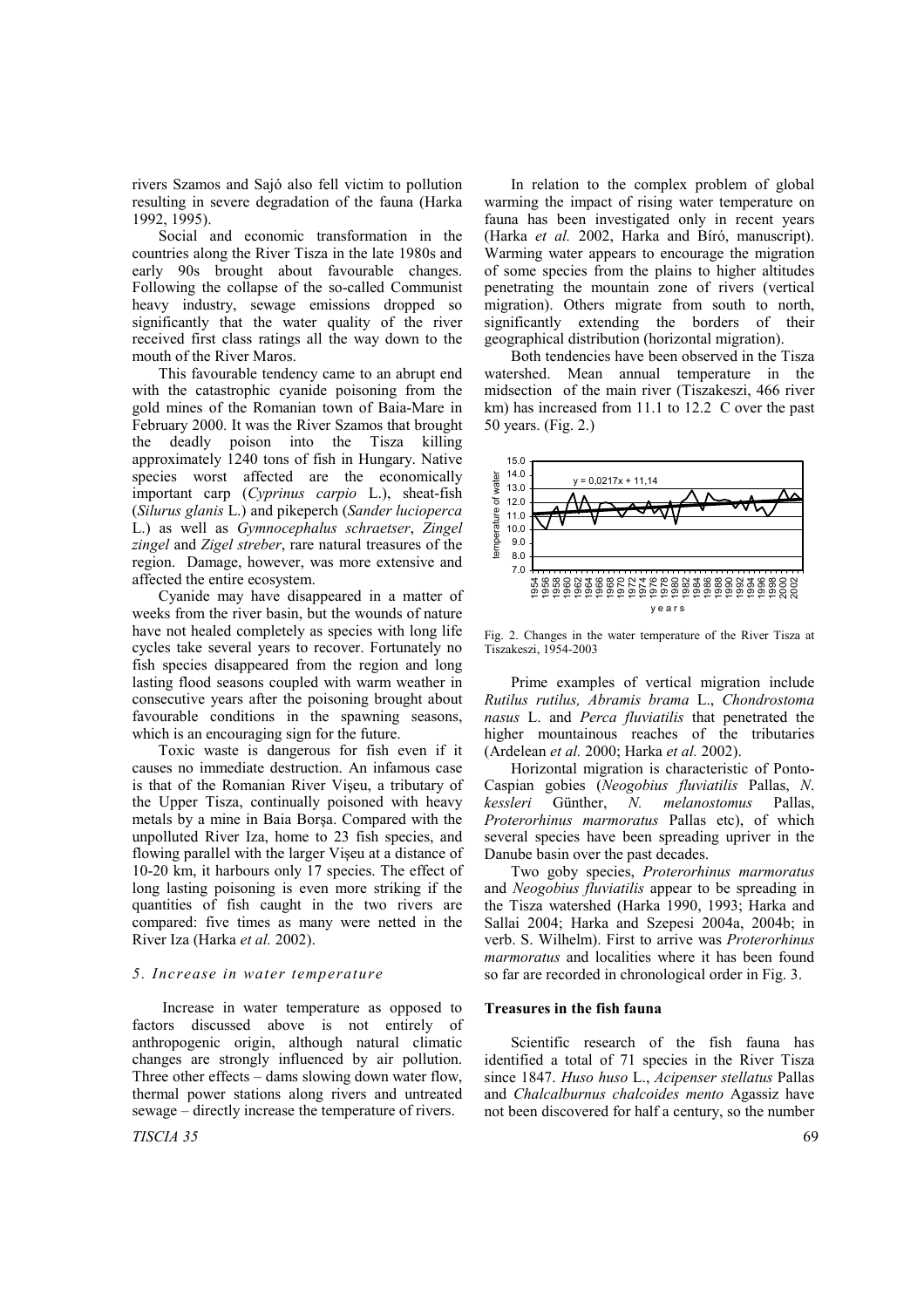of species is estimated at 68, of which 80% is native, 20% has been introduced. Although two other species are not present in the river, they can be found in the watershed: *Scardinius racovitzai* Müller and *Sabanejewia romanica* Bačescu (Table 1.).



Fig. 3. The distribution of Proterorhinus marmoratus in the watershed of the River Tisza

All the species contribute to the unique value of the fish fauna, endemic species in the Tisza watershed, however, deserve special attention: *Scardinius racovitzai* was found and identified exclusively in the thermal pond of Băile Episcopeşti (Püspökfürdő), Romania, on the left bank of the Crişul Repede (Sebes-Körös) River. Another unique species is the quasi-endemic Carpathian lamprey (*Eudontomyzon danfordi* Regan), present outside the watershed only in the upper stretch of the neighbouring River Timiş (Temes). This species lived in a number of streams earlier, but has by now disappeared from many places. Fig. 4. shows the most important localities where the species has been found over the past 15 years (Terek *et al.* 1987; Nalbant 1995; Koščo and Košuth 1996a, 1996b, 1998, 2000; Bănărescu *et al.* 1997, 1999; Koščo *et al.* 2000; Harka *et al.* 1998, 1999, 2000, 2002 ; Györe *et al.* 1999, 2001; Koščo 2003).

70 *TISCIA 35* Endemic fish of the Danube basin also represent exceptional natural treasures. They include *Gobio uranoscopus* L., *Gymnocephalus schraetser* L. and

*Zingel streber*, species commonly found all over the Tisza watershed. The presence of *Sabanejewia romanica*, however, is limited to a narrow habitat in the Tisza watershed. According to Bănărescu (2002b), the species, native to the northern tributaries of the Lower Danube, can be found in the Tisza watershed only in a few small streams on the left side of the Maros river.

*Rutilus pigus virgo* Heckel, *Leuciscus souffia agassizi* Cuvier et Valenciennes and *Hucho hucho* L., endemic to the watershed of the Upper and Middle Danube, also live in a very limited area of the Tisza watershed (Fig. 4). *Hucho hucho* has been collected exclusively in the Hungarian and Hungarian-Ukranian stretches of the Tisza (Györe *et al.* 1999, 2001) over the past 10-15 years, although it was stocked in the River Hernád in Slovakia. *Rutilus pigus virgo*, besides being present in the Hungarian and Hungarian-Ukrainian stretches of the Tisza, was also collected in the River Túr in Hungary and the estuary of the River Kraszna (Crasna), another tributary of the Upper Tisza (Györe *et al.* 1999, 2001; Harka *et al.* 2001, 2003).



Fig. 4. Important localities where some species of high natural value have been collected over the past 15 years (1– *Eudontomyzon danfordi*, 2–*Leuciscus souffia agassizi*, 3–*Rutilus pigus virgo*, 4–*Hucho hucho*, 5–*Scardinius racovitzai*, 6– *Sabanejewia romanica*)

*Leuciscus souffia agassizi* is common mainly to the Ukrainian-Romanian stretch of the Tisza and its tributaries in the vicinity (Györe *et al.* 1999, 2001;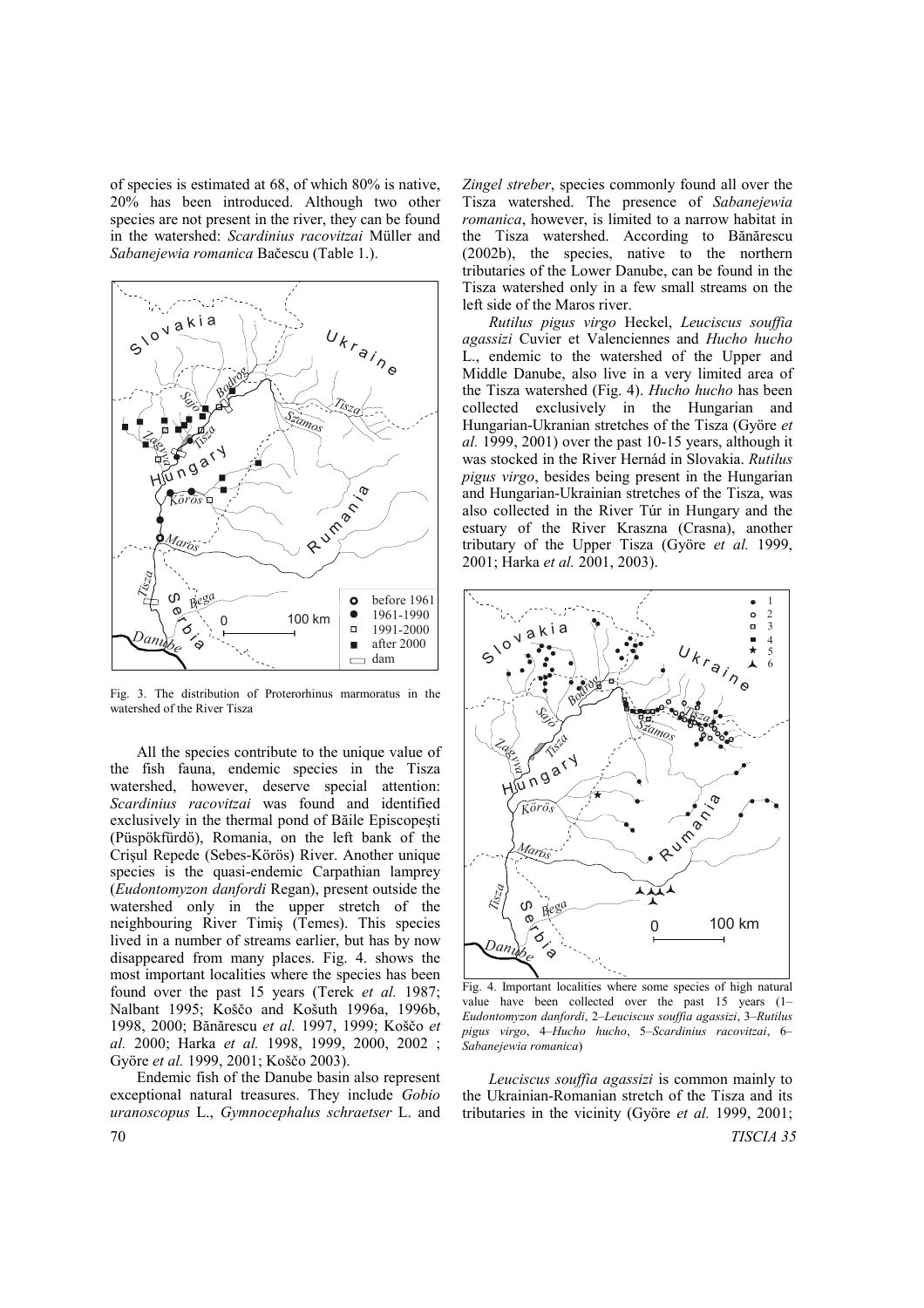Harka *et al.* 2001, 2002, 2003; Koščo 2003; Harka and Sallai 2004) ). It is notable that the populations of the three species in the Tisza live at a distance of 250-500 air km from larger, related areas commonly populated by these species. Their isolation further increases their value, but they are also more vulnerable, therefore need more attention and protection.

Among the most treasured imperilled and highly protected fishes of the watershed are the almost extinct ship (*Acipenser nudiventris* Lovetzky), Russian sturgeon (*Acipenser gueldenstaedtii* Brandt and Ratzeburg), Petenyi's barbel (*Barbus pelponnesius petenyi* Heckel), the mudminnow (*Umbra krameri* Walbaum) and the Siberian bullhead (*Cottus poecilopus* Heckel), which reaches the south-western border of its range in this region.

## **Conservation and proliferation of natural treasures**

On large rivers that serve as major waterways like the Danube, Main and Rhine, a chain of dams were constructed in the upper reaches to make them navigable, and smaller rivers are not better off either. Similar in size to the Tisza, the River Dráva (Drau), a tributary of the Danube flowing along the Hungarian-Croatian border is split up by more than twenty dams that severely disturb natural habitat. The free flow of the River Tisza is blocked by dams in the plains only. The natural zonation in the hilly and mountainous regions remains a rare natural treasure in Europe.

Another treasure of the river is the presence of an almost intact natural fish fauna. In spite of the introduction of quite a few exotic species, among them aggressive rivals of native fish, all the originally native species have viable populations with the exception of rare sturgeons and *Chalcalburnus chalcoides mento*.

The survival of valuable species requiring special habitat is attributable to the relatively clean Upper Tisza, where hydrological conditions have not changed significantly, therefore the maintenance of this environment remains top priority.

The survival of the heavily imperilled, disappearing species of *Huso huso*, *Acipenser gueldenstaedtii* and *Acipenser nudiventris* depends on active and dedicated human assistance. Viza 2020 (Sturgeon 2020), an initiative subsidized by WWF Hungary, is aimed at re-establishing sturgeon populations in former habitats by habitat rehabilitation, breeding and stocking and the construction of fish ladders facilitating the migration of the species.

A project started in 2004 aimed primarily at flood control in the Hungarian stretch of the Tisza will also affect fish population. It intends to cut flood peaks by filling up temporary reservoirs built in former flood plains and later emptying them once the flood recedes. Environmentalists are keen on retaining some water in the reservoirs for some 2-3 months, which could to some extent re-establish lost flood plains that were once the cradles of rich fish fauna.

At last, but not least, one must point out the importance of the "green corridor" along the river, home to a rich variety of habitats in the flood plain with oxbows, meadows and forests. Civilized as the Great Hungarian Plain may have become, this unique path for wildlife migration offers safe shelter and plays an important role in maintaining biodiversity.

All the countries involved – Ukraine, Romania, Slovakia, Hungary and Serbia – bear responsibility and have common interest in the preservation of near-natural conditions in and along the River Tisza.

#### **Aknowledgements**

We wish to express our appreciation for information provided by Juraj Holčík (Institute of Zoology, Slovak Academy of Sciences, Bratislava), Jan Koščo and Pavol Balázs (Presov University, Prešov, Slovakia) and Zoltán Sallai (Hortobágy National Park, Hungary) and Sándor Wilhelm (Petőfi S. Líceum, Sacueni, Romania) on the distribution of fish species.

I would like to express my thanks to András Béla Nagy for translating the study into English.

## **References**

- Anonymus (1977): Gesta Hungarorum (Hungarian translation D. Pais) – Budapest, p. 176.
- Bănărescu, P. (2002a): Species and Subspecies of Fish and Lampreys Endemic or Almost Endemic to the Drainage Area of the River Tisza. – In: Ecological Aspects of the River Tisza Basin. Tiscia monograph series 6, 167-172.
- Bănărescu, P. (2002b): Fish Species with Restricted Ranges in the River Tisza Drainage Area. – In: Ecological Aspects of the River Tisza Basin. Tiscia monograph series 6, 173-178.
- Bănărescu, P. M., Telcean, I., Bacalu, P., Harka, Á. and Wilhelm, S. (1997): The Fish Fauna of the Cris/Körös River Basin. – In: Sárkány-Kiss, A., Hamar, J. ed. The Cris/Körös Rivers Valleys, Szolnok–Szeged–Târgu Mures, 301-325.
- Bănărescu, P., Telcean, I., Nalbant, T., Harka, Á. and Ciobanu, M. (1999): The Fish Fauna of the River Someş/Szamos Basin. – In Sárkány-Kiss, A., Hamar, J. (ed.): The Someş/Szamos River Valley, Tiscia monograph series, Szolnok–Szeged–Târgu Mures, 249-268.
- Czirbusz, G. (1884): Fish Species in the River Tisza near Szeged. – Természettudományi Füzetek 8, 162-165. (in Hungarian)

*TISCIA 35* 71